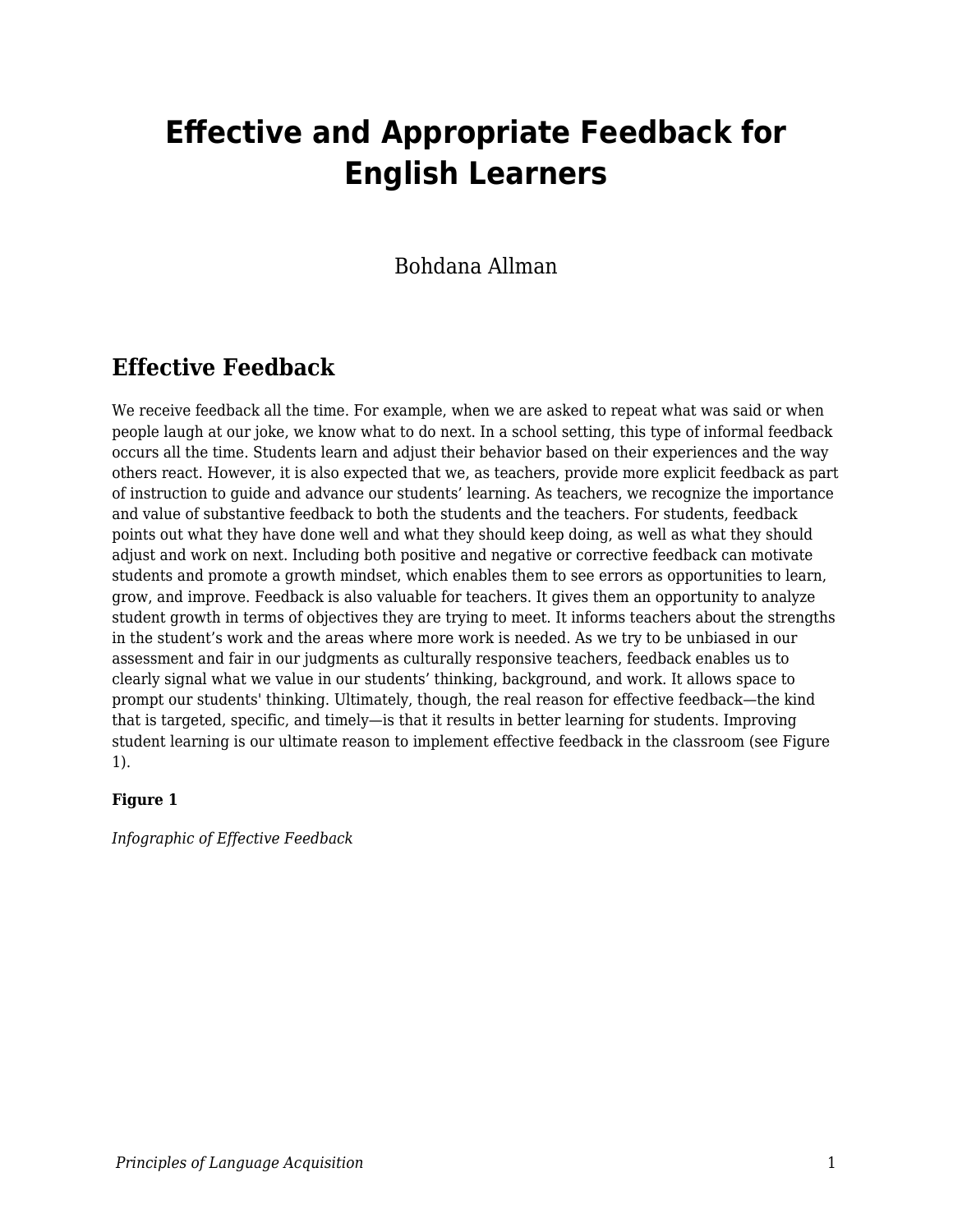

### **Targeted**

Effective feedback is targeted, which means it is goal-referenced and consistent. Goal-referenced feedback is always tied to a previously established goal or a learning objective. It indicates to a learner whether they are on course or off track. Students are sometimes unsure about overall content, language, and literacy goals and even about specific task objectives. It is important to make goals and learning objectives clear at the onset of the activity and remind our students about them throughout the task to help them see a clear trajectory in mind. This enables students to self-assess if they are completing the task successfully and adjust as necessary. When they receive feedback tied to the goals and objectives, it will inform them of their progress and the need for adjustment. Consistent feedback means providing direction and feedback that is stable, accurate, and trustworthy. A welldesigned rubric, rather than general comments like "B+" or "Super effort!" indicate that the teacher is focused on identified learning goals, has made evident what they are and how to get there. Using good rubrics as well as taking advantage of pre- and post-assessments to measure progress and evaluate specifically what each student needs to do to meet standards makes our feedback more goaloriented and consistent, therefore, more targeted.

### **Specific**

Effective feedback is specific, which means it is tangible and transparent, actionable, and userfriendly. Tangible and transparent feedback ensures that the direction students receive is substantial and concrete enough and that they understand what it means. Feedback also needs to be actionable, which means it leads to action. It must be descriptive enough that the student understands what they should do to correct the error and what they need to do differently in the future. Effective feedback is also specific in a way that it considers the recipient and as a result is user-friendly, which makes it more meaningful. User-friendly feedback is on the learner's level. It does not include too much or too little information or information beyond or below their level of understanding. For example, if a teacher uses editing marks on a student's paper, they need to make sure that their students understand what those editing marks mean, otherwise, such feedback is not user-friendly and therefore ineffective. In the classroom where peer feedback is used, it is useful to teach students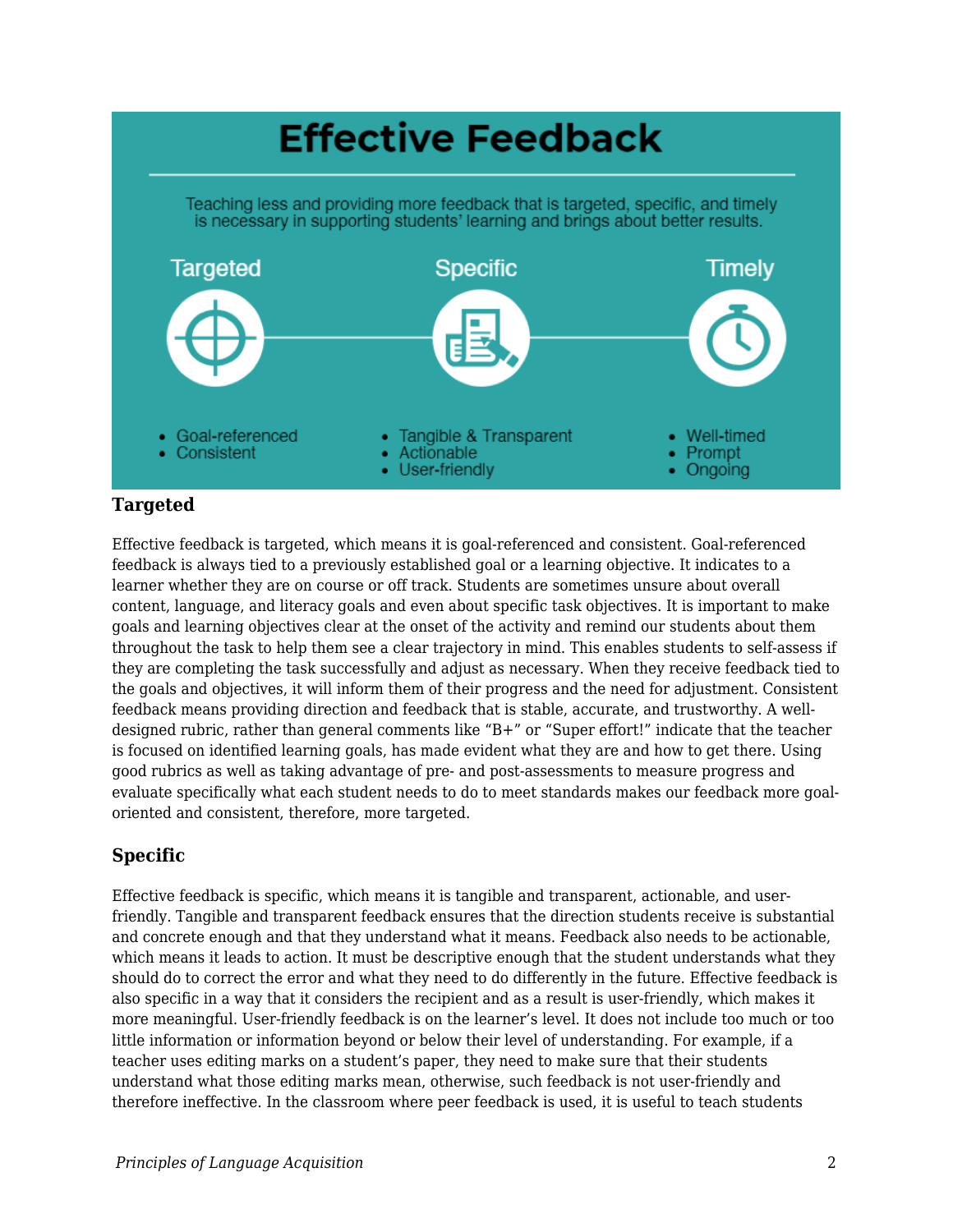basic principles of effective feedback and introduce related discourse so that they know how to speak to each other about and help each other effectively. Furthermore, using specific feedback allows teachers to use less-judgmental language. Explaining a specific observation of an error pattern and giving concrete suggestions that will move the student closer to the target, may make students more receptive to hearing it and acting upon it. Teachers should specifically point out what the student is doing right, clearly highlight what is amiss, as well as give concrete suggestions for improvement while restraining from judgment. Students are able to act when they are given specific feedback in terms of tangible and transparent, actionable, and user-friendly. Specific feedback provides clear guidance on how to improve, invites action, is not overwhelming to students and they do not feel judged by it. It helps them identify specific ways to change, to listen with a learning orientation, and push themselves to improve.

### **Timely**

Effective feedback is timely, meaning it is well-timed, prompt, and ongoing. Effective feedback must be given while the learning is still happening so that the students do not develop misconceptions and will remain invested in the subject matter. This requires a teacher's expert judgment. Teachers must decide, based on the learning task and knowing the student, how much feedback to give and whether a learning situation calls for written comments, conversation, demonstration, peer responses, or another option. It is also important for teachers to recognize when to abstain from giving feedback in order to allow students time to practice, test hypotheses, self-correct or negotiate as they work in a group. Evaluating students' work and providing feedback promptly presents a great challenge for many teachers. It is helpful to prioritize, pick the feedback focus, and recognize that 100% mastery may not be realistic for every assignment. However, there are other effective strategies to ease the overwhelming load of providing prompt feedback, such as using peer-feedback and self-evaluations, utilizing technology to automate feedback, and design more tangible feedback into the performance task itself. Additionally, utilizing feedback as a formative, ongoing, and frequent guidance rather than summative evaluation may allow more prompt turnaround and is ultimately more effective. Students might accept ongoing feedback more readily as it is less intimidating and they can use it quickly in a similar task and get new feedback on the improved performance. Providing many formative opportunities to adjust leads to desired performance and prepares students for success on summative assessments. In fact, the way we as teachers approach feedback does not only determine how our students interpret and respond to it but it also influences how they orient themselves toward learning. Providing ongoing low-threat objective feedback instead of non-specific numeric evaluations encourages students to view errors positively and develop a learning orientation, directed at improving their own competence, rather than a performance orientation, just caring about the outcomes and grades.

Teaching less and providing more feedback that is targeted, specific, and timely is necessary for supporting our students' learning and brings about better results. Although effective feedback generally meets the needs of most students, it will not always meet the needs of English learners (ELs). In addition to errors in content mastery and literacy, English learners make errors related to language learning requiring slightly different kind of feedback. For example, if you are immediately jumping in and correcting an English learner's grammar errors in class, you could argue that you were being targeted, specific, and timely and wonder why the errors keep occurring, or worse, not understand why that student no longer participates in class. The feedback that is appropriate for English learners requires special expertise.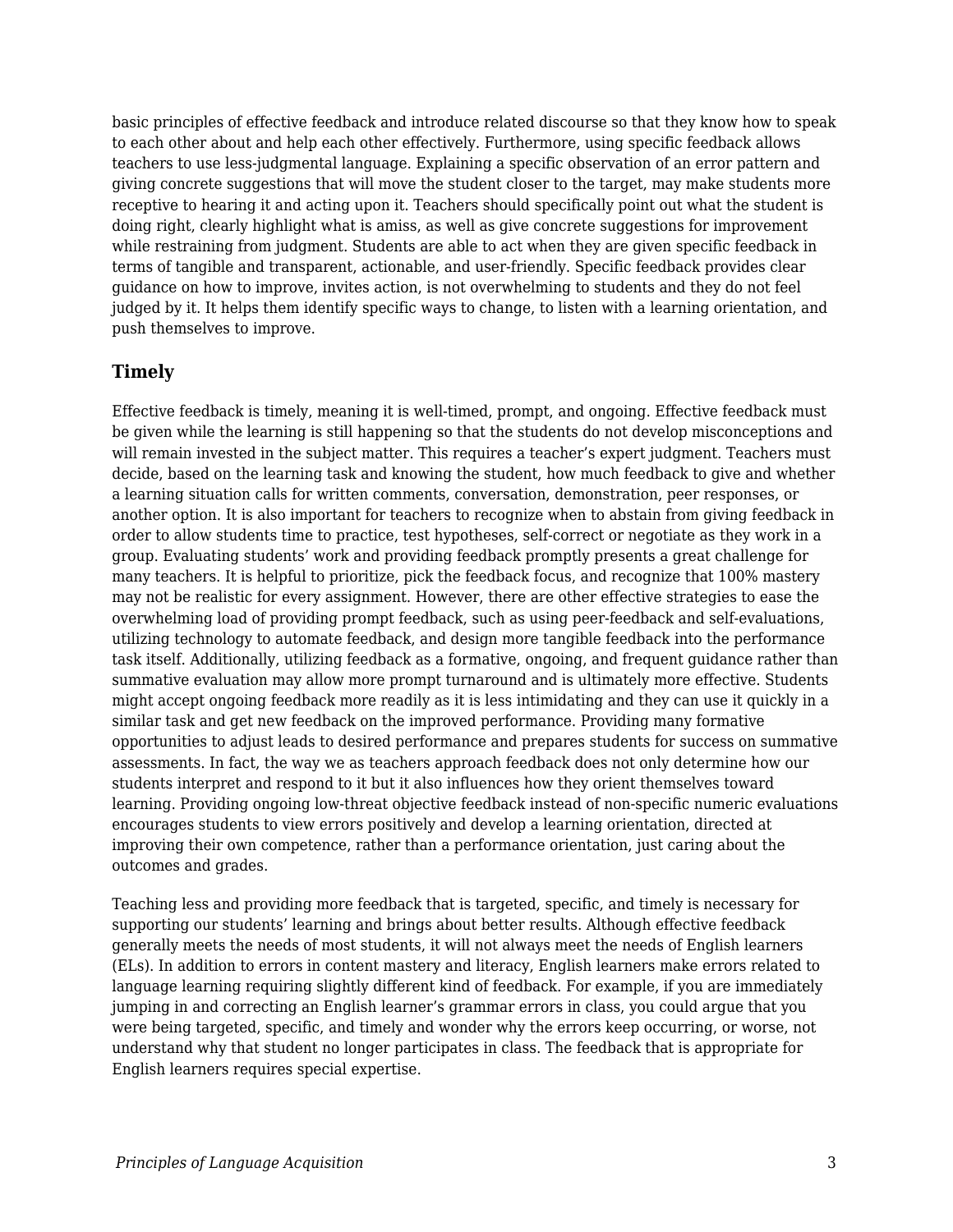# **Appropriate Feedback**

The feedback that we provide to our English learners still needs to be targeted, specific, and timely, but in particular ways. Because of what we understand about the developmental nature and the role of errors in language learning, we recognize that feedback that is appropriate for English learners is also balanced, differentiated, and supportive. ELL appropriate feedback considers individual students' needs based on where they are developmentally and is constructed in relation to the reading, writing, speaking, listening that they produce. Teachers need to look for patterns in the student's work, see what the student knows and what kind of errors they make, and provide feedback related to the next step in their growth. Many pressures cause teachers to fall into the habit of giving the same instruction and then praising those who do well and dismiss those who fail. However, we need to recognize that tailoring instruction and related feedback for every student based on their needs is our moral obligation and it is, in fact, constitutionally mandated. When teachers provide feedback appropriate for English learners, they demonstrate their understanding that language students have unique learning requirements and need individualized support (see Figure 2).

### **Figure 2**

*Infographic of Appropriate Feedback for English Language Learners*



### **Balanced**

As teachers of ELs, we must always consider how we could use our feedback to help our learners move forward in their language acquisition. Balanced feedback builds on targeted feedback in a way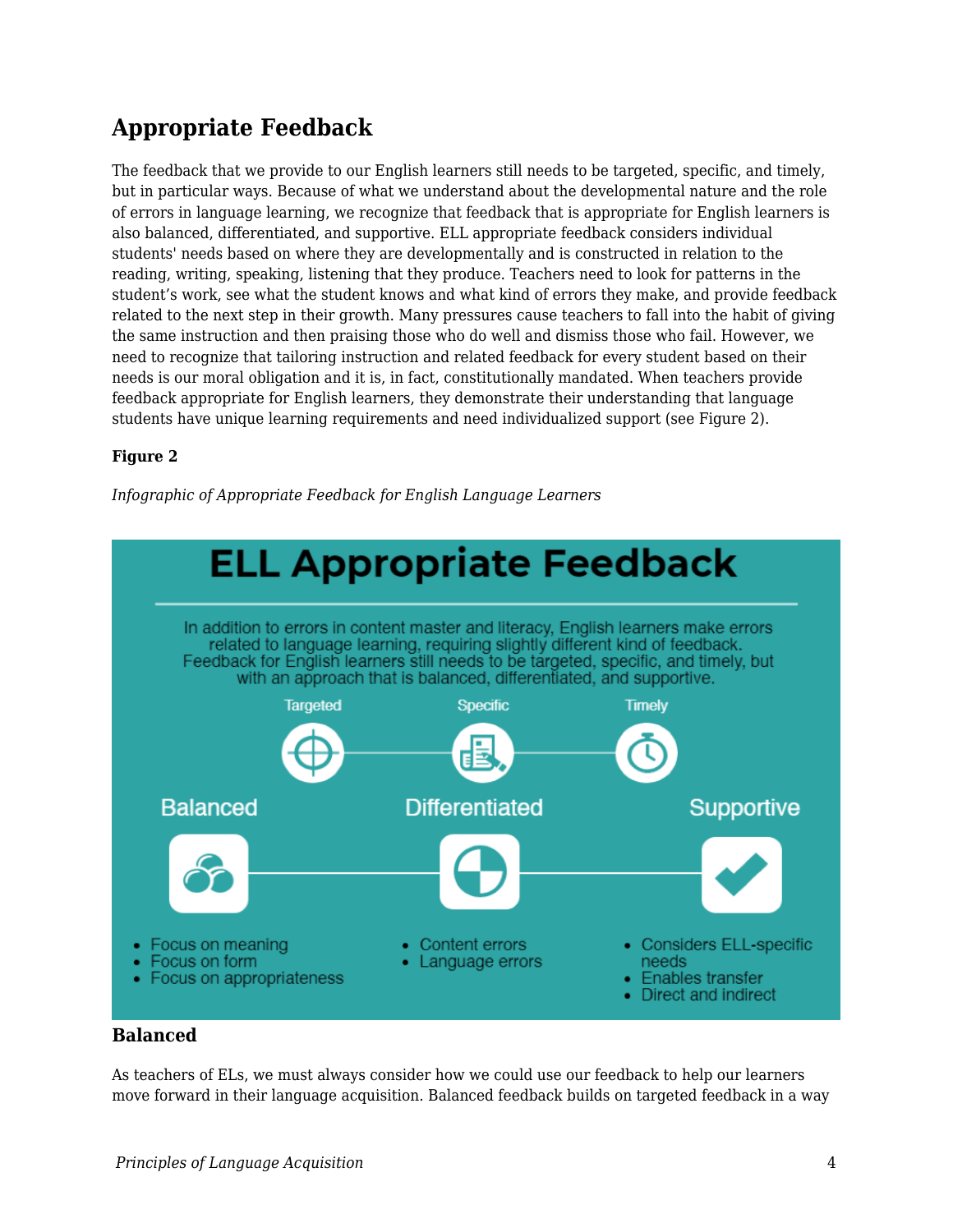that we recognize that the goal is to consistently balance attention to form, meaning, and appropriateness. Although many teachers focus on the correct form, which is grammatical correctness, attention to meaning, and appropriateness are more meaningful for ELs and their development of communicative competence. When we consider that the primary purpose of language is to convey meaning, we will encourage our students to communicate the meaning as best as possible and use strategies to make themselves understood. Although using language correctly (focusing on form) helps English learners to communicate, the goal of many tasks is to communicate the intended information (focus on meaning). As teachers of ELLs, it is important that we balance our feedback by focusing on either meaning or form or both if appropriate and making sure that we make these goals clear from the beginning of an activity. When we help our students focus on meaning, we encourage them to use correct vocabulary terms. When we focus on form, we help them to use correct grammatical structures on word, sentence, and discourse levels. During the early stages of development, we can expect learners being able to use vocabulary items correctly within a specific context. We can also expect them to be able to correctly spell some words and use certain basic grammatical structures. Providing feedback on multiple and specialized meanings of words, their correct usage within a sentence, and expectation of grammatical correctness on a higher level is more realistic for advanced learners. Our feedback should match these expectations.

Providing balanced feedback also means attending to the sociocultural appropriateness of the learner's language as it may have the biggest social impact on the learner. Often unrecognized in language instruction, the importance of appropriateness becomes obvious when we cringe as a nonnative language speaker uses language that does not fit the purpose, audience or context, even if the language is grammatically correct. Appropriateness is referred to using language that is suitable for a particular purpose and a particular audience in a particular social context. These social conventions of language use greatly vary across languages and cultures. In fact, research suggests that when native speakers judged the severity of errors, errors in appropriateness are considered more serious than grammatical errors. Interestingly enough, language learners may not even recognize that they are making errors in appropriateness because they may not yet be familiar with the usage conventions of the new language and culture. Helping students recognize these cross-linguistic differences in specific circumstances and coaching them in using appropriate language for certain audiences in a certain context is just as important as helping them communicate meaning and use correct form. Raising awareness and activities that encourage noticing, as well as providing feedback on appropriateness errors are all beneficial in helping language learners improve their overall communicative competence. It is important that we help our language learners develop communicative competence by providing balanced feedback that focuses on meaning, form, and appropriateness.

An example of negative vs. positive politeness:

An English speaker compliments on the performance of one's daughter ("Your daughter did a wonderful job during her recital"). In American culture, it would be appropriate to respond using positive politeness ("Yes, thank you! She is really talented.") On the other hand, a Japanese speaker's cultural norms would encourage them to use negative politeness in response to this compliment ("Oh, she was quite lucky that day.") Consider how these responses would be interpreted and misunderstood by an individual from the other culture who is not aware of the "appropriate" way of responding to compliments.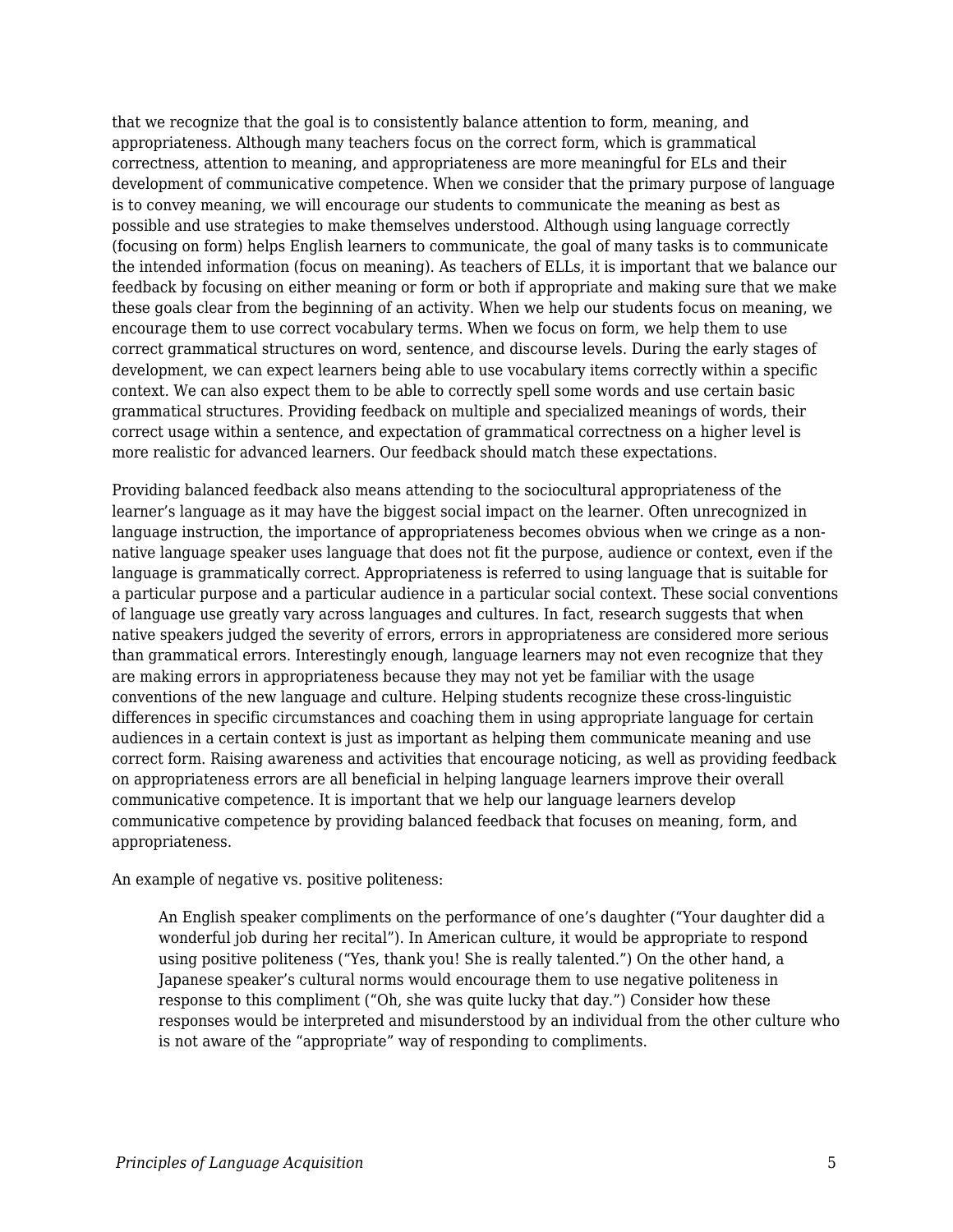### **Differentiated**

Differentiated feedback builds on specific feedback and is related to the term differentiated instruction. In the context of feedback, differentiated means we determine if the error is contentrelated or language-related so we can adjust the feedback accordingly. With language learners, errors occur on two levels—content and language. Students may understand the underlying concepts and ideas but might not use correct language to express it. When we identify that the error is language-related, our feedback would include both recognizing the correct conceptual understanding and identifying correct language form related to the concept. We can help the learner in multiple ways by modeling the correct language, helping the student practice proficiency-level appropriate language, bringing their attention to where the language appears in the text, and reminding them of or reteaching the grammatical rule. It is also possible that students demonstrate correct language, having "memorized" appropriate phrases and related language, appearing that they know the content but actually may not fully understand the concepts. We must always check that the understanding is there with the language. When we identify that the issue may be related to lack of content understanding, our feedback will look very different. We will need to make sure that we reteach or provide materials and support for the student to master the content together with related language.

Additionally, when we differentiate feedback, we need to make sure that there is not a mismatch in the feedback we are providing and the feedback the learner is receiving. For example, when a student says, "Sun set in the West" we could provide conversational feedback and respond, "Sun WHAT in the West?", thinking that we are helping them notice subject-verb agreement but we may mislead them into questioning their use of a correct word or their content understanding. We need to be specific and provide differentiated feedback by making clear that their understanding is correct and at the same time helping them adjust their language to represent the correct form. When we plan to provide specific feedback to our ELLs, we need to consider that the error could stem from multiple reasons. Providing differentiated feedback requires that we first differentiate whether the error is due to lack of content understanding or if it is a language issue and then provide clear feedback that matches the underlying cause.

### **Supportive**

Along with balanced and differentiated feedback, language learners need feedback that is supportive. Supportive feedback relates to issues of timely feedback in a sense that it needs to be prompt, ongoing, consistent, and provided in the right time as judged by the teacher based on the character of the task and student needs. Additionally, feedback that is supportive for English learners is provided in the right time considering unique needs of language learners and potentially dual nature of learning tasks to learn the content and acquire content-specific academic language as well as broader English proficiency. When the goal of the task is to communicate, we need to focus on providing feedback on the ability to communicate. When the goal of the task is to practice correct form based on the prior instruction, we should focus on correcting the grammatical form(s) that is being practiced. Correcting too many errors may frustrate the learner and halt their willingness to communicate and express their ideas. Recognizing patterns and developmental nature of errors helps us understand that in our feedback we should focus primarily on errors that our learners are ready to correct, not on errors that are beyond their developmental level.

Supportive feedback also enables the transfer of knowledge of language, content, skills, and strategies from the student's native language to English. Such feedback honors and validates what they already know even when their linguistic skills are still limited. When we correct errors and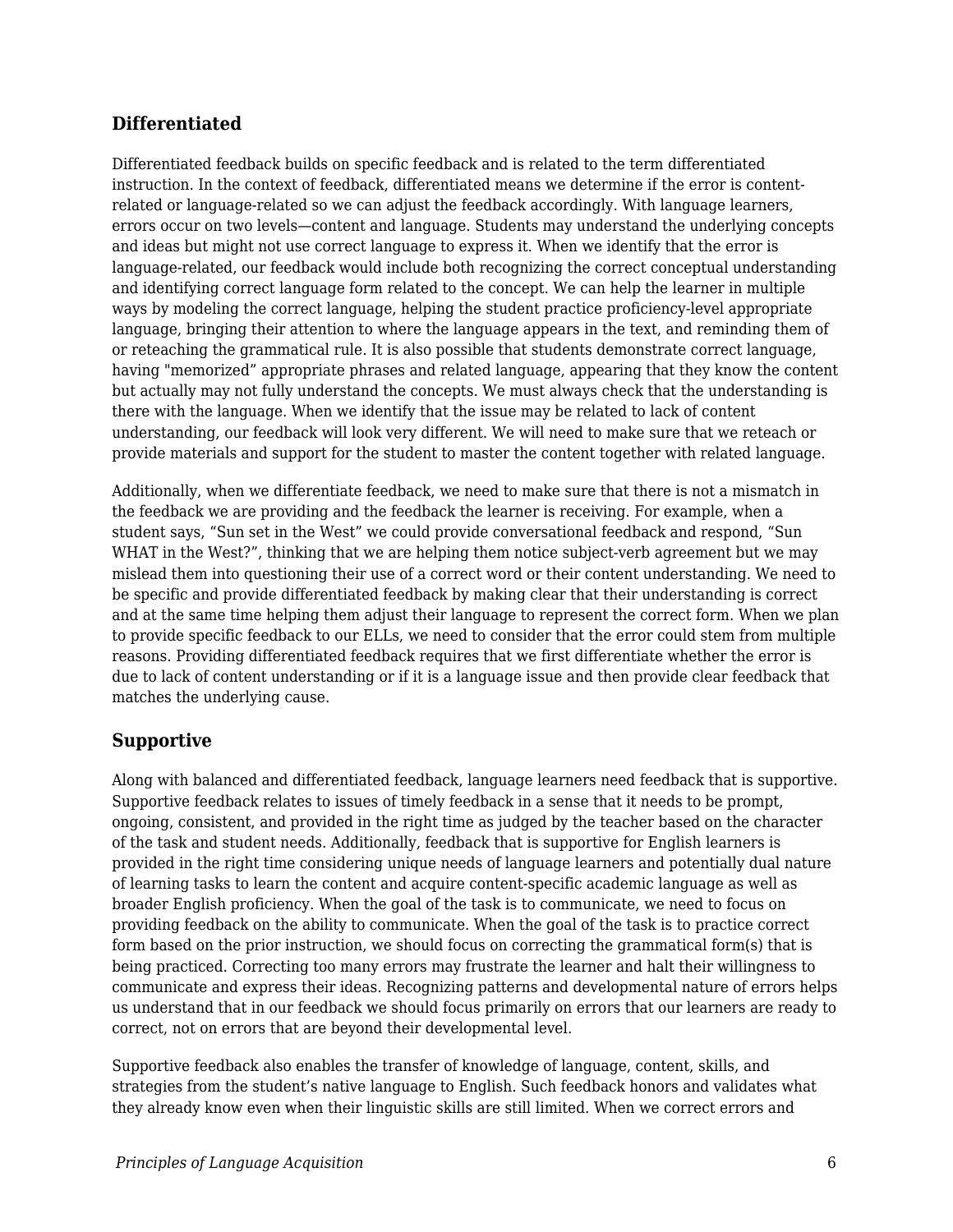provide feedback in a way that is positive, non-intrusive and avoids embarrassing the student, it is often received more readily. Although direct feedback is valuable based on the task and student needs, teachers need to also recognize the value of feedback that is more subtle, interactive and communicative in nature. Rather than directly correcting, the teacher may recast and model correct language usage as part of an authentic conversation potentially raising awareness of the correct language form in a natural way.

An example of supportive feedback through recasting:

Student: Teacher, yesterday I goed to store with my mom.

Teacher: You went to the store with your mom? I also went to the store with my daughter. What did you buy at the store?

When providing supportive feedback on student's writing, teachers should follow similar rules of considering the learner's needs and developmental level and attending to errors based on the task goals (i.e., focusing on conveying meaning vs. correct language form and differentiating between content and language errors). Providing supportive feedback on written work could also be direct and indirect. Although direct feedback and error correction may lead to a more accurate revision faster, providing less direct feedback that allows the student to self-correct may result in more enduring learning. This can be done by underlying the error and providing a clue but allowing the student to figure out the correct form on their own. However, a combination of direct and indirect feedback may be the best way to support our language learners, allowing them to figure out what they can on their own and moving them beyond by providing direct feedback or just-in-time instruction about language form that is slightly beyond their reach. Attending to the feedback that is balanced, differentiated, and supportive while keeping in mind characteristics of effective feedback as being targeted, specific, and timely enables us to attend to individual student needs and adjust our feedback to best support our English learners cognitive and linguistic development.

## **References**

Brookhart, S. (2007). Feedback that fits. *Educational Leadership*, *65*(4), 54–59. Retrieved from http://www.ascd.org/publications/educational-leadership/dec07/vol65/num04/Feedback-That-Fits.aspx [Link](http://www.ascd.org/publications/educational-leadership/dec07/vol65/num04/Feedback-That-Fits.aspx)

Goodwin, B. & Miller, K. (2012). Research says good feedback is targeted, specific, timely. *Educational Leadership*, *70*(1), 82–83. Retrieved from http://www.ascd.org/publications/educational-leadership/sept12/vol70/num01/Good-Feedback-Is-Targ eted,-Specific,-Timely.aspx [Link](http://www.ascd.org/publications/educational-leadership/sept12/vol70/num01/Good-Feedback-Is-Targeted,-Specific,-Timely.aspx)

Wiggins, G. (2012). Seven keys to effective feedback. *Educational Leadership*, *70*(1), 10–16. Retrieved from

http://www.ascd.org/publications/educational-leadership/sept12/vol70/num01/seven-keys-to-effectivefeedback.aspx [Link](http://www.ascd.org/publications/educational-leadership/sept12/vol70/num01/seven-keys-to-effective-feedback.aspx)